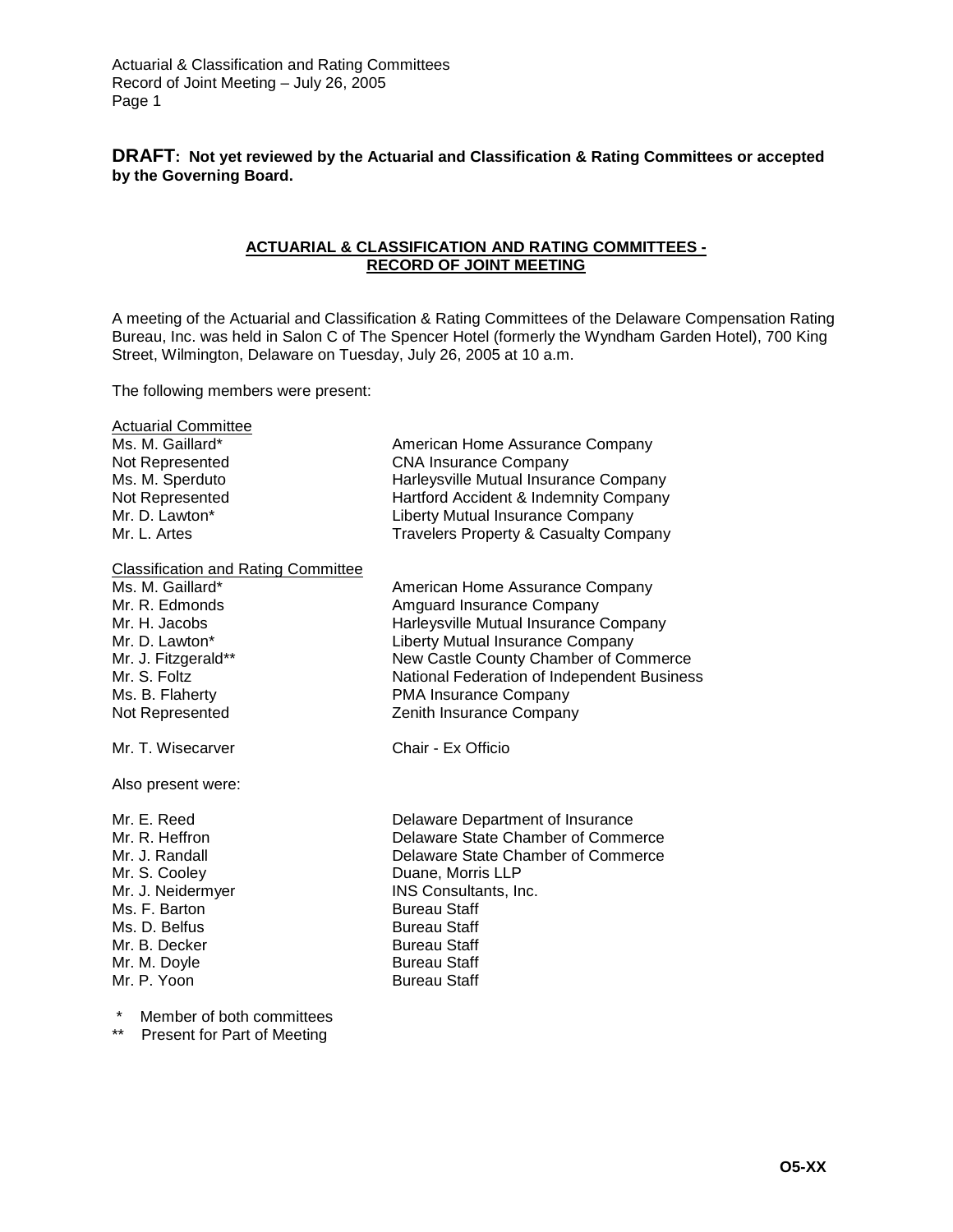The Antitrust Preamble was read at the beginning of the meeting for the benefit of all participants. Participants gave brief self-introductions. Staff encouraged interactive questions and comments as the meeting progressed. The more substantive elements of dialogue precipitated during the meeting in that regard are set forth as inserted "Question," "Comment" and/or "Answer" exchanges in the description of the meeting proceedings following below.

# **Minimum and Maximum Corporate Officer Payrolls**

A staff memorandum dated June 15, 2005 and proposed Manual language revisions updating the current limitations on payrolls reported by corporate officers for premium determination purposes was referenced. That memorandum was part of the initial mailing of agenda materials for the meeting. With the proposed revisions, staff noted that these parameters were being maintained in conformance with prevailing wage levels.

The following staff proposals for revision or addition to existing Manual language, endorsement forms and related matters were presented for Committee consideration and comment.

*Question*: A committee member inquired about the status of members of Limited Liability Companies (LLCs) for purposes of coverage and premium computation.

*Answer*: Staff indicated that Delaware law was silent with respect to LLCs, allowing alternative treatments of such individuals.

*Comment*: The committee member noted instances that they had encountered involving six or seven LLC members, each of whom might or might not be compensated in any particular policy period.

*Answer*: Staff indicated that the Delaware Department of Labor might be better able to advise parties involved in such circumstances than could the Bureau.

# **Partners, Officers and Other Exclusion Endorsement – WC 00 03 08 Sole Proprietors, Partners, Officers and Others Coverage Endorsement – WC 00 03 10 Mid-Term Application and Procedures for Changes in Status or Carrier Group Providing Coverage**

A staff memorandum dated June 13, 2005 described questions that had arisen regarding mid-term application of these endorsements. It was proposed to clarify existing procedures that generally limited attachment of the desired endorsement(s) to the policy effective date and required written approval of any exceptions by the carrier. Staff presented this issue to the Committees for discussion.

# **Delaware Construction Classification Premium Adjustment Program**

A staff memorandum dated June 6, 2005 proposed updating the schedule of calendar quarters used as the basis for determining qualifying wages for the DCCPAP. Staff presented this issue to the Committees for discussion. A handout was provided expanding the proposed language and making the Manual entry more illustrative and generic for subsequent updates to the DCCPAP.

The Committee discussion then moved to a review of staff work supporting the December 1, 2005 Residual Market Rate and Voluntary Market Loss Cost Filing.

*Question*: Staff was asked whether the Bureau felt that the DCCPAP program had been successful.

*Answer*: Staff responded affirmatively, noting the utility of this program as an alternative to the use of hours worked as an exposure base. It was further observed that, with the benefit of the existing DCCPAP, comparisons could be made of experience for relatively high-wage and low-wage employer groups.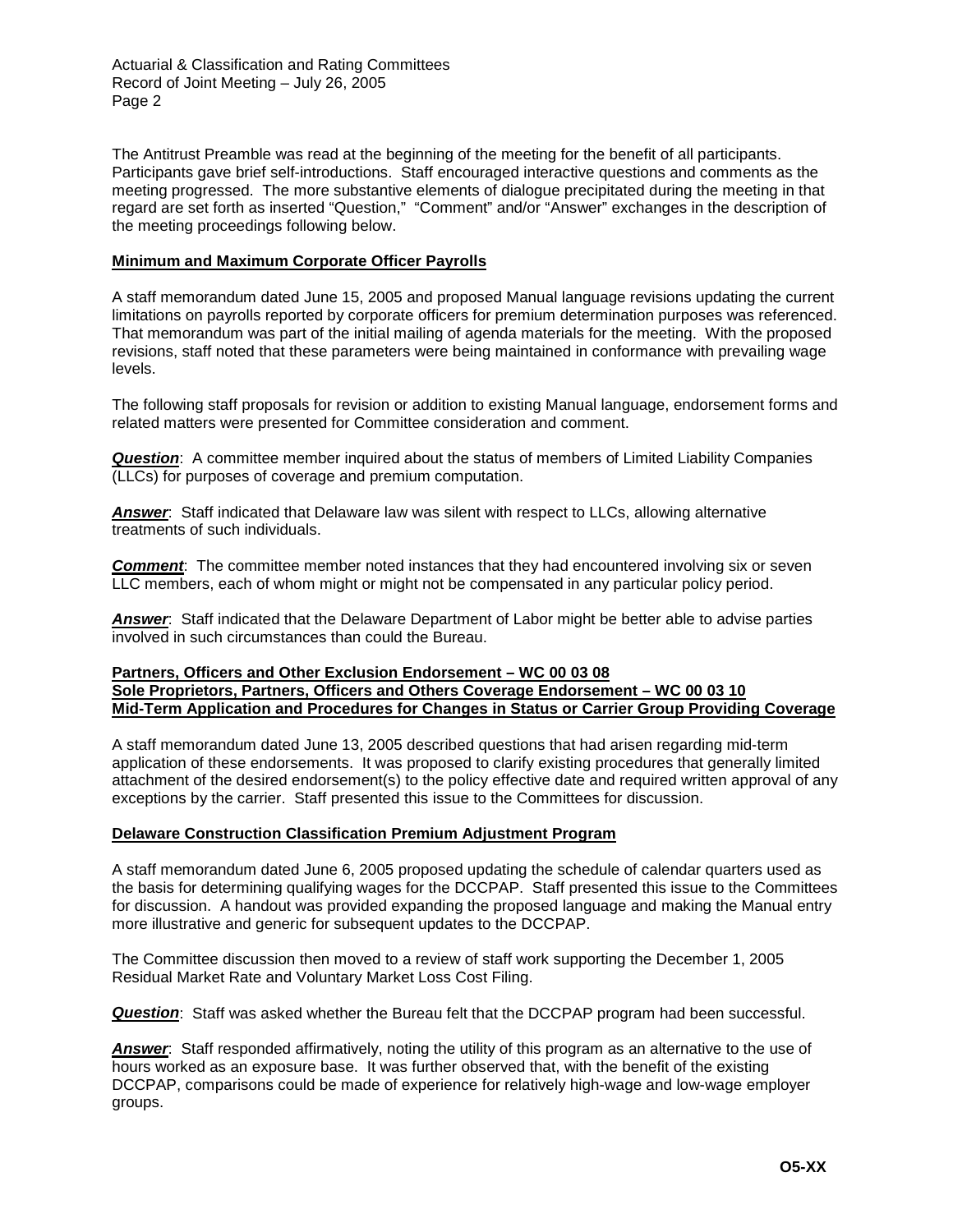**Comment**: The possibility that some employers might be intimidated by the administrative aspects of the program, inhibiting participation, was raised.

*Answer*: While staff was admittedly not privy to the thoughts of individual eligible employers, communication efforts maintained in support of the program were substantial, and no evidence had been obtained to date suggesting that participation in the program was artificially or inappropriately low due to the requirements of making application for credits. It was noted that the nature of the program was to realign premium payments between high-wage and low-wage employers, and, thus, many employers would not be expected nor intended to apply for credits.

*Question:* Staff was asked who set the qualifying wage rates and associated credits.

**Answer**: Since inception of the program, qualifying wages and credit levels had been adjusted periodically in response to changes in the statewide average weekly wage.

# **ITEM (1) REVIEW OF THE PROPOSED DECEMBER 1, 2005 RESIDUAL MARKET RATE AND VOLUNTARY MARKET LOSS COST FILING**

Participants had been provided in advance of the meeting with electronic agenda materials providing supporting information, analysis and results of Bureau staff's preparation of a residual market rate and voluntary market loss cost filing effective December 1, 2005. The Committee heard summary descriptions of those materials organized in topical groups as shown following. Questions posed during the meeting, with staff responses given and participant discussion ensuing, are set forth in the chronology of the presentation below.

# **Overall Indicated Changes in Collectible and Manual Rating Values**

# Exhibit 12

Exhibit 12 was reviewed. Estimates of historical ultimate on-level policy year loss and loss-adjustment expense ratios (Lines (1a) through (1e)) and ultimate on-level policy year loss and loss -adjustment expense ratios trended to the mid-point of the prospective rating period (Lines (2a) through (2e)) were noted as having been evaluated, subject to a schedule of loss limitations by policy year reflecting the expectation that loss size would increase over time as wages, benefits and prices were subject to both ongoing economic inflation and changes in utilization. Staff outlined considerations that had led to the adoption of a limited-loss analysis for purposes of the December 1, 2004 filing proposal and noted that those considerations had persuaded staff to apply similar procedures in developing the December 1, 2005 filing.

An excess loss factor (Line 3(a)) was included in the analysis to account for the effects of the limitations applied in the Bureau's loss development and trend analyses. Comparison of the trended loss and lossadjustment expense ratio to a permissible loss and loss-adjustment expense ratio based on econometric analysis (Lines (4a) and (5), respectively) produced an indicated overall average change in residual market rate level prior to effects of the July 1, 2006 benefit change. Adjustment for the estimated effects of the July 1, 2006 benefit change (Line (7)) resulted in the indicated change in residual market rates (Line (8)).

The proposed change in voluntary market loss costs (Line (9)) was derived from the indicated change in residual market rates by adjusting the latter indication for the effects of changes in the permissible loss ratio, including loss-adjustment expense and loss-based assessments.

Staff pointed out the proposed overall changes in residual market rates (10.22 percent increase) and voluntary market loss costs (9.15 percent increase).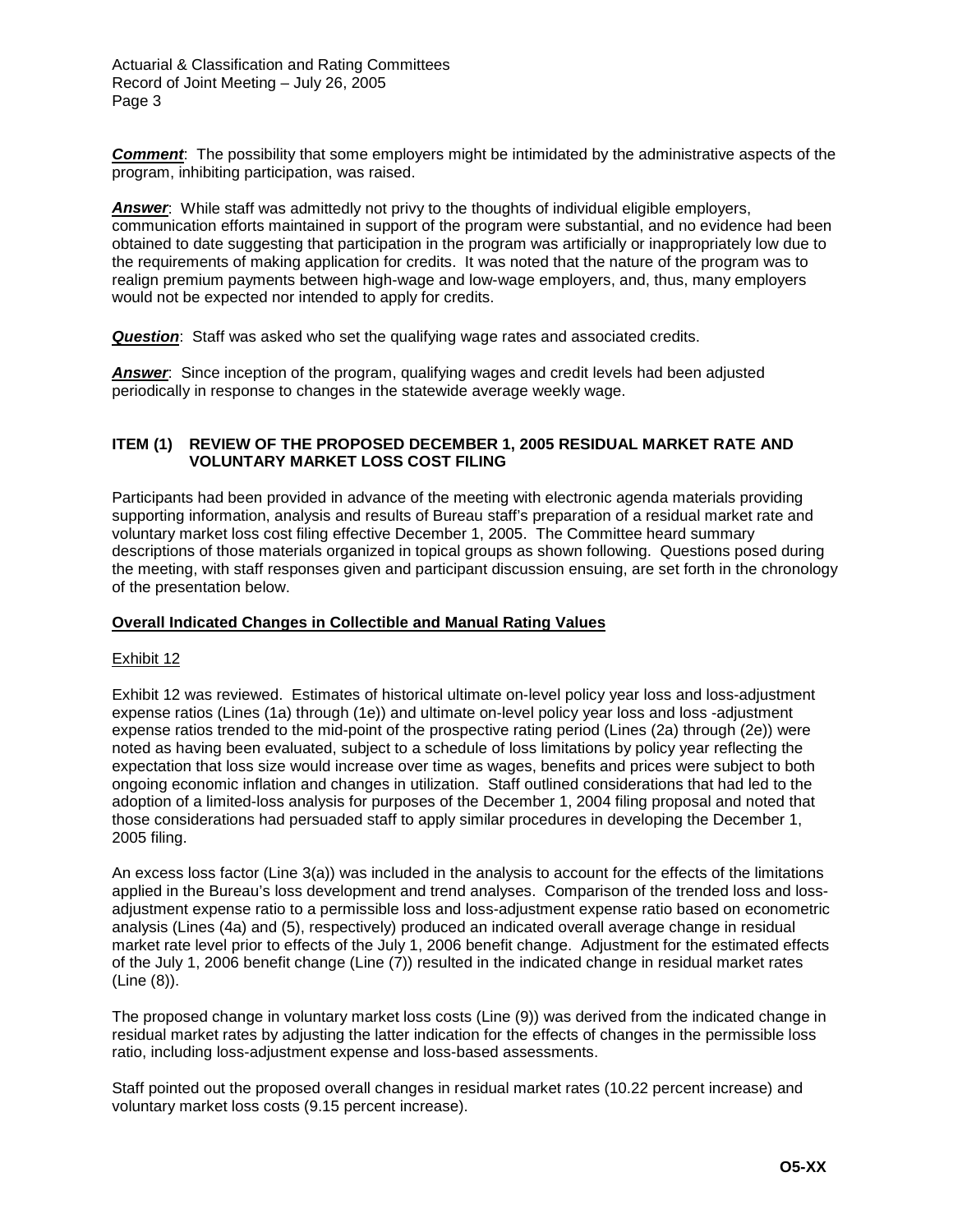Staff noted the proposed filing's accounting for effects of the Experience Rating Plan in the determination of proposed changes in manual rating values, as presented on Exhibit 12. This analysis started with the collectible premium ratios underlying presently-approved rating values (Line 10). The Bureau had then measured the collectible premium ratios that the Experience Rating Plan was expected to produce during the proposed rating period (Line 11). Using the relationships between these current and estimated future collectible premium ratios (Line 12), staff had derived indicated changes in manual residual market rates (Line 13). Indicated changes in manual voluntary market loss costs (Line 17) had been derived by also accounting for the nominal impact of changes in the offset to voluntary market rating values for continuation of the approved surcharge program in the Delaware Insurance Plan (Lines 15 and 16).

*Question*: The distribution of benefits between indemnity and medical was thought to be noteworthy, and a question was posed about recent and/or possible future changes to the Delaware system that would account for the historical experience or address the trend toward increasing proportion of total loses being attributable to medical going forward.

*Answer*: Historically, staff thought that discussions about possible system changes had been primarily focused on medical issues. It was pointed out that Delaware had no workers compensation fee schedule or formal managed care provisions. The maximum indemnity benefit in Delaware was set at two-thirds of the statewide average weekly wage (whereas most jurisdictions used 100 percent of the statewide average weekly wage for that purpose), increasing the apparent bias toward medical losses within the Delaware system. However, staff was aware of concerns that had been expressed regarding administration of indemnity benefits that might also give rise to proposals for system changes.

*Comment*: An attendee expressed the view that, in having increasing concentration in medical benefits, Delaware was following a national trend. This person opined that, countrywide, medical now accounted for approximately 57 percent of total workers compensation benefits.

*Question*: An attendee asked whether there was currently pending legislation focused on workers compensation issues in Delaware.

*Answer*: Staff expected that in future legislative sessions there would be discussion of fee schedules, direction of choice for medical service providers, stacking of permanent partial awards, maximum indemnity benefits and other related topics. It was uncertain whether and/or when action would be taken on any of these matters. Staff observed that workers compensation rates did tend to be higher in Delaware than in nearby jurisdictions, serving as a possible incentive for action to change the system and its ongoing costs.

# **Loss Development**

Exhibits 1 (Limited Loss), 1a, 1b, 2 (Limited Loss), 2a (Limited Loss), 2b and 7

Staff described the content of each of the referenced exhibits from the meeting agenda materials. Highlights from those descriptions are set forth below.

Exhibit 1 (Limited Loss) (Table I) provided summaries of financial data reported by Bureau members for the calendar years ending December 31, 2000 through 2004, inclusive. Successive calendar year evaluations of premiums, indemnity-incurred losses, medical-incurred losses, indemnity-paid losses and medical-paid losses were compared to derive age-to-age development factors or "link ratios" to be used in the Bureau's estimation of ultimate premiums and losses for prior policy years. In making the comparisons producing specific link ratios, data for all carriers with available, and credible data were used, with the result that each calendar-year-end evaluation could show two different amounts; one for purposes of comparison to the prior calendar year end and the other for purposes of comparison to the subsequent calendar year end.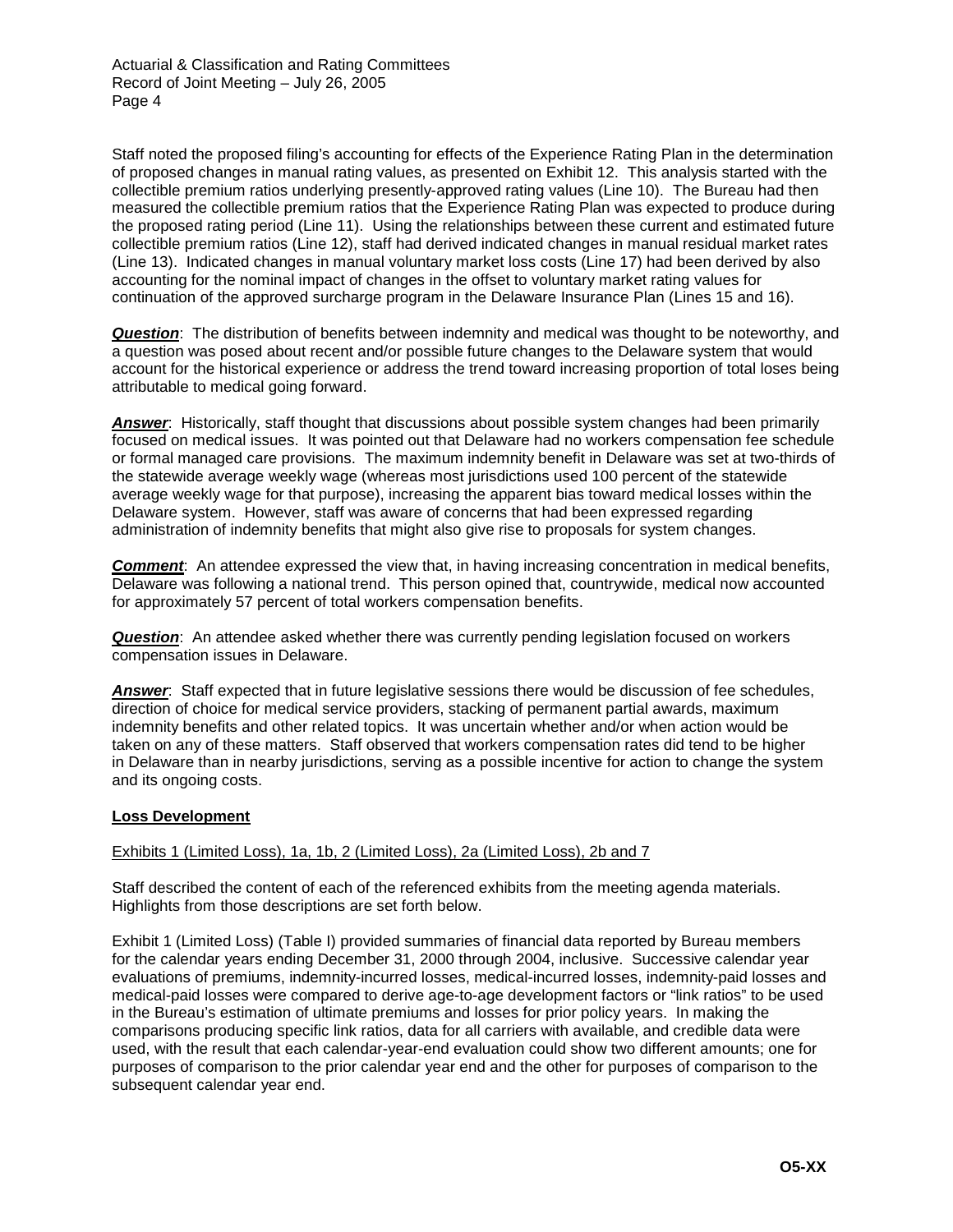Staff noted that the data in Table I, consistent with previous Bureau filings, excluded data for large deductible coverages. That exclusion was noted as being responsive to the lack of independent sources for loss data gross of large deductible reimbursements and the potential for significant differences in underlying hazard and loss potential inherent in large deductible business, as compared to business insured on a first-dollar basis.

Claims exceeding selected limit values in paid and/or incurred values had been identified using large claim data separately reported by carriers, and adjustments had been made to reflect those limits in the combined paid and/or incurred amounts in Table I. This adjustment process was described as having affected every policy year except 1991, 1996, 1998, 2000 and 2001 on a paid basis, and every policy year on an incurred basis, for at least one evaluation. Exhibit 1a provided background analysis from the December 1, 2004 filing and the series of loss limits applied by policy year in producing Exhibit 1 on a limited basis. Exhibit 1b showed the reductions to reported loss amounts produced by application of the limits from Exhibit 1a.

Exhibit 2 (Limited Loss) presented premium and loss development experience from Table I, supplemented by age-to-age factors taken from calendar evaluations of financial data predating those included in Table I, to review development patterns and ultimately derive estimates of prior policy year premiums, losses and loss ratios. Staff described procedures used to develop estimates of ultimate premiums stated at a constant (current) rate level on Page 2.1 of this exhibit. Pages 2.2 through 2.14 presented the derivation of estimates of ultimate indemnity loss and loss-adjustment expense ratios for prior policy years.

Indemnity age-to-age paid loss development factors, incurred loss development factors and paid-toincurred development factors were shown on Page 2.2. Factors for the most recent four development periods were based on the limited loss data from Table I (Limited Loss). Factors for previous development periods were taken from prior Bureau filings and were shown on an unlimited basis.

In application of each loss development method, the Bureau had sought to smooth the observed age-toage link ratios in a variety of ways. Methods applied in this endeavor included the use of multi-year averages (generally the most recent four years) as the basis for selecting age-to-age factors and the fitting of mathematical curves through the observed average actual ratios. A broad variety of curve forms had been tested for this purpose. The curves that had given better and generally consistent results in this fitting process had been selected for use in support of the proposed filing. The selected curve forms used to smooth observed indemnity loss development age-to-age factors in the proposed filing were described as follows:

# *Indemnity Incurred Development Factors:*

Third order logarithm

 $y = a + b*log(x) + c*log(x)<sup>2</sup> + d*log(x)<sup>3</sup>$ 

In the above expression, "y" represents the variable to be estimated and "x" is an index of the maturity for the observed and/or projected stages of policy year development at which the values of "y" were observed. The terms "a," "b," "c" and "d" are constants derived using the curve-fitting procedures and are established to obtain the best possible fit of the selected curve to the observed actual data.

Better results were obtained by subtracting unity (1.000) from the observed indemnity paid loss development factors before using the above curve form. The estimated or smoothed "y" values were then added to unity to derive smoothed indemnity paid loss development factors.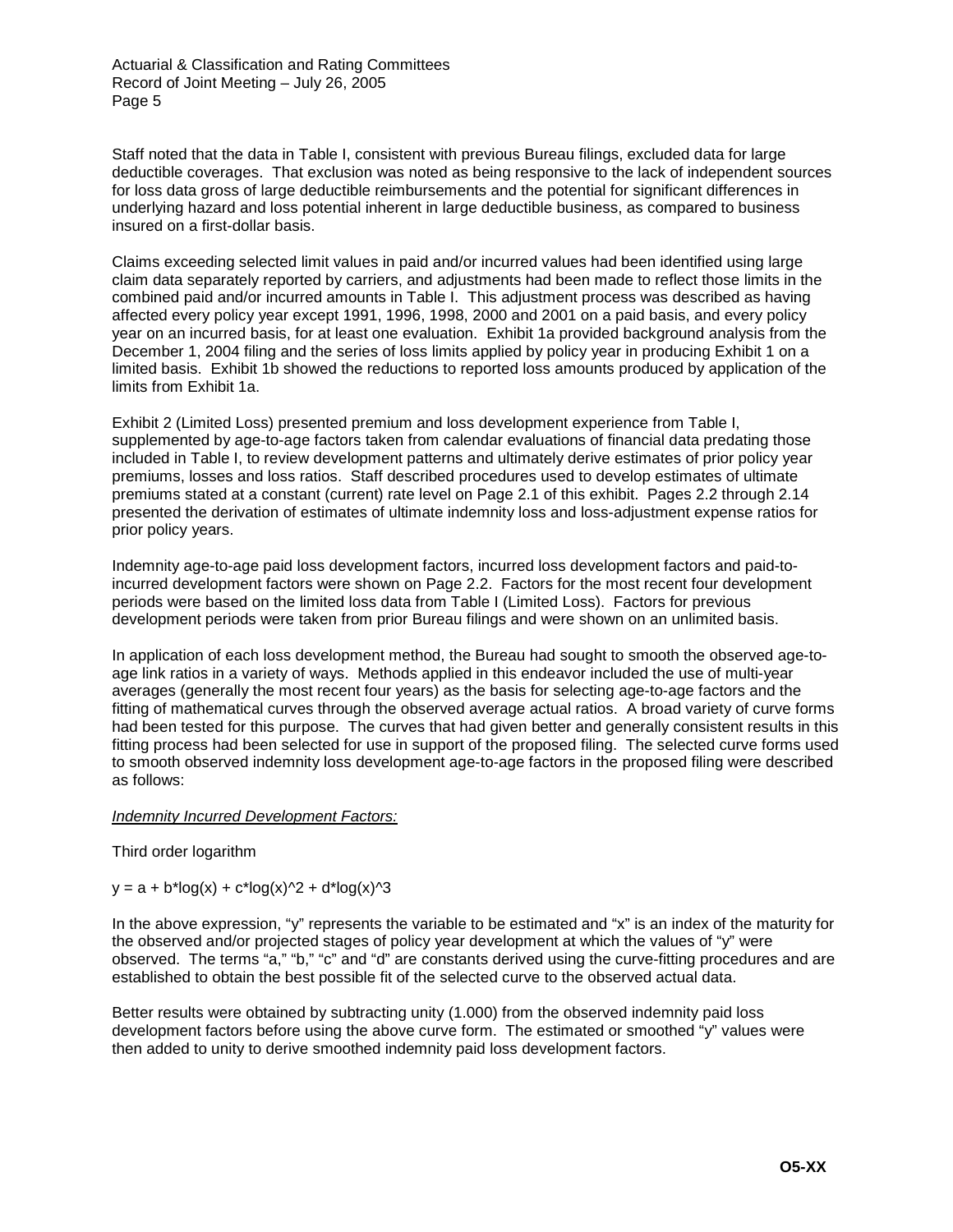# *Indemnity Paid Development Factors:*

Fourth order inverse polynomial

 $y = a + b/x + c/(x^2) + d/(x^3) + e/(x^4)$ 

In the above expression, "y" represents the variable to be estimated and "x" is an index of the maturity for the observed and/or projected stages of policy year development at which the values of "y" were observed. The terms "a," "b," "c," "d" and "e" are constants derived using the curve-fitting procedures and are established to obtain the best possible fit of the selected curve to the observed actual data.

Better results were obtained by subtracting unity (1.000) from the observed indemnity paid loss development factors before using the above curve form. The estimated or smoothed "y" values were then added to unity to derive smoothed indemnity paid loss development factors.

# *Indemnity Paid-to-Incurred Development Factors:*

The actual average paid-to-incurred average age-to-age factor was selected for this transition. In this year's analysis, as was the case for the December 1, 2004 filing, loss development approaches converting to a case-incurred basis at varying points in development were not used, given the complexities of doing loss development analysis on a limited-loss basis.

Page 2.3 showed selected incremental development factors, cumulative development factors computed by successive multiplication of the incremental factors, and factors to bring indemnity losses on-level (benefit change factors) by policy year and to add loss-adjustment expense to loss.

Page 2.4 presented indemnity limited paid and incurred losses by policy year, projected ultimate losses using both paid-loss development, case-incurred loss development and an average of those two separate approaches, and reductions to ultimate losses required in each case to maintain the selected loss limitations by policy year. Staff noted that, although the base losses shown on Page 2.4 had been limited in advance in Table I (Limited Loss), application of development factors could result in projected ultimates in excess of the selected limited level, and, thus, a secondary limitation process was required.

Page 2.5 showed the results of applying on-level factors and loss-adjustment expense provisions to estimated ultimate indemnity losses on a limited basis.

Page 2.6 showed the calculation of limited severity ratios from ultimate limited loss ratios using an index of claim frequencies per unit of on-level expected losses derived from unit statistical data. Claim frequency trend factors for selected policy years to December 1, 2006, based on a review of unit statistical data, were also shown on this page. Staff noted that additional detail concerning the Bureau's analysis of claim frequencies would be discussed in the context of trend analysis later in the meeting.

Page 2.7 showed fitted limited severity ratios for indemnity loss using linear models applied over various numbers of policy years. Severity ratios consistent with paid-loss development, case-incurred loss development, and an average of these two approaches were presented separately.

Page 2.8 showed trended limited severity ratios for indemnity loss based on various combinations of development approach and number of policy year points used as the basis for trending, all using a linear trend model. Trend factors derived from these trended loss ratios were shown for each of the most recent four policy years for each of the previously-mentioned loss development approaches.

Pages 2.9 and 2.10 were described as being alternatives to Pages 2.7 and 2.8, using an exponential model rather than the linear model previously discussed.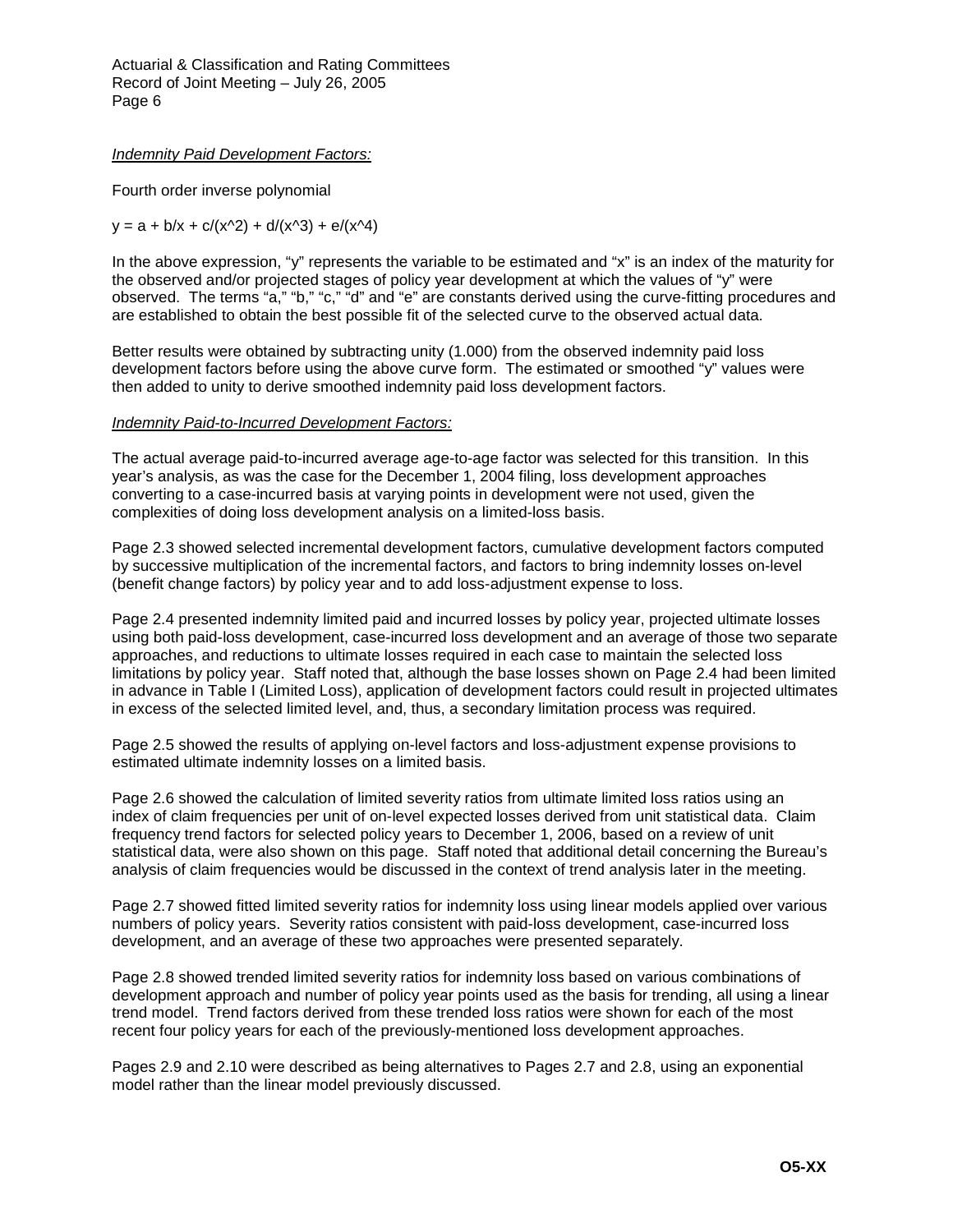Page 2.11 showed indicated loss ratio trend factors derived by combining linear severity trend factors with the claim frequency trend factors from Page 6.

Page 2.12 showed indicated loss ratio trend factors derived by combining exponential severity trend factors with the claim frequency trend factors from Page 6.

Page 2.13 showed trended limited loss ratios based on the linear loss ratio trend factors from Page 2.11.

Page 2.14 showed trended limited loss ratios based on the exponential loss ratio trend factors from Page 2.12. The four-year average trended loss ratio, based on a six-point exponential model applied to limited loss ratios consistent with the average of paid-loss and case-incurred loss development approaches, was highlighted with a border on this page, indicating that this was the basis for the discussion proposal's rate level change indication.

Pages 2.15 through 2.27 provided analysis of medical loss in the same fashion and organization as described previously for indemnity loss (Pages 2.2 through 2.14). Medical loss development factors had been subject to the same complement of smoothing techniques as had been used for indemnity loss, for much the same reasons. The curve forms used to accomplish smoothing of four-year average medical loss development factors were as follow:

*Medical Incurred Development Factors:*

Third order logarithm

 $y = a + b*log(x) + c*log(x)<sup>2</sup> + d*log(x)<sup>3</sup>$ 

In the above expression, "y" represents the variable to be estimated, and "x" is an index of the maturity for the observed and/or projected stages of policy year development for which the variable values were observed. The terms "a," "b," "c" and "d" are constants derived using the curve-fitting procedures and are established to obtain the best possible fit of the selected curve to the observed actual data.

Better results were obtained by subtracting unity (1.000) from the observed indemnity paid loss development factors before using the above curve form. The estimated or smoothed "y" values were then added to unity to derive smoothed indemnity paid loss development factors.

*Medical Paid Development Factors:*

## **NOTE: DURING THE COMMITTEE MEETING, STAFF DESCRIBED THE CURVE USED TO FIT MEDICAL PAID LOSS DEVELOPMENT FACTORS AS BEING A FIFTH ORDER INVERSE POLYNOMIAL, AS SHOWN BELOW:**

**Fifth order inverse polynomial** 

 $y = a + b/x + c/(x^2) + d/(x^3) + e/(x^4) + f/(x^5)$ 

**In the above expression, "y" represents the variable to be estimated, and "x" is an index of the maturity for the observed and/or projected stages of policy year development for which the variable values were observed. The terms "a," "b", "c", "d", "e" and "f" are constants derived using the curve-fitting procedures and are established to obtain the best possible fit of the selected curve to the observed actual data.**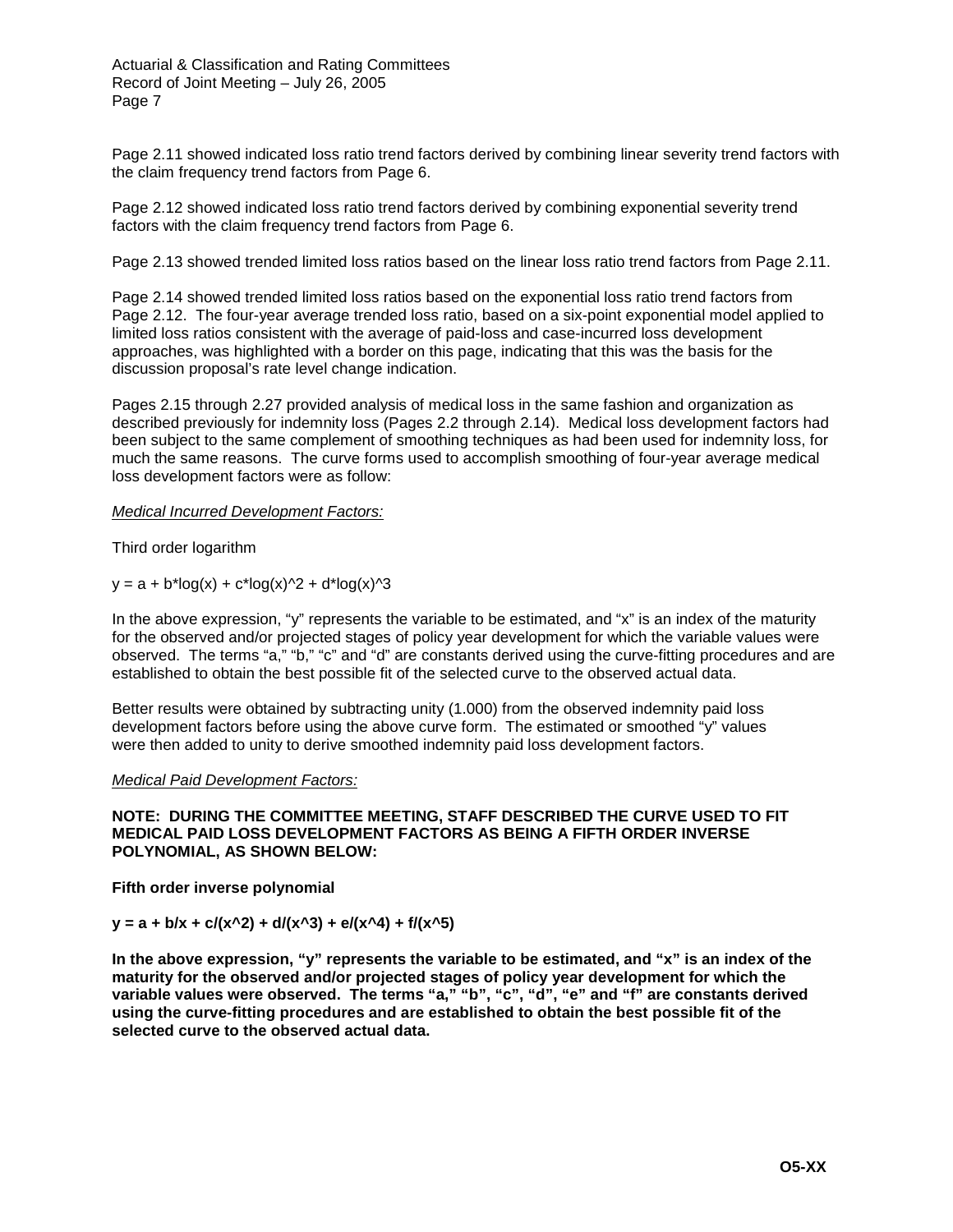# **SUBSEQUENT TO THE MEETING, IT WAS DESCOVERED THAT THE CURVE ACTUALLY APPLIED FOR THIS PURPOSE WAS A FIFTH ORDER LOGARITHM OF THE FOLLOWING FORM:**

## $y = a + b*log(x) + c*log(x)^2 + d*log(x)^3 + e*log(x)^4 + f*log(x)^5$

Better results were obtained by subtracting unity (1.000) from the observed indemnity paid loss development factors before using the above curve form. The estimated or smoothed "y" values were then added to unity to derive smoothed indemnity paid loss development factors.

## *Medical Paid-to-Incurred Development Factors:*

The most recent actual three-year average paid-to-incurred age-to-age factor was selected for this transition. In this year's analysis, as was the case for the December 1, 2004 filing, loss development approaches converting to a case-incurred basis at varying points in development were not used, given the complexities of doing loss development analysis on a limited-loss basis.

Page 2.28 showed indicated annual limited severity trends, based on both linear and exponential models, applied to each of the three loss development methods previously discussed.

Page 2.29 showed indicated annual limited loss ratio trends based on both linear and exponential models in the same format as used on Page 2.28 for limited severity trends.

Exhibit 2a provided graphical comparisons of the results of the limited loss development approaches used in the preparation of the filing, separately for indemnity and medical losses.

Exhibit 2b provided additional graphs comparing the application of paid-loss development, case-incurred loss development and the average of those two methods sequentially to the financial data available for the December 1, 2004 filing and the proposed filing. The presentations so provided had been adjusted for the effects of intervening rate and benefit changes and for differences in the observed relationships between loss-adjustment expense and loss in the 2004 and proposed filings. Thus, the comparisons were reflective only of differences in the underlying loss experience data used in these separate filings. It was noted that, because the 2004 filing had also included loss development analysis on a limited basis, these comparisons were shown on a limited basis. Staff noted in particular the adverse development occurring over the most recent calendar year for medical case-incurred loss development, as illustrated on Page 4 of Exhibit 2b.

*Question*: Staff was asked how the Bureau obtained the data used to accomplish the limitations of large losses.

*Answer*: The Financial Data Calls collected by the Bureau include a Large Claim Call, the threshold for which was below the limits shown in Exhibit 1b and applied in the filing analysis.

*Question*: An attendee asked about how the limitations had affected indemnity and medical losses, respectively.

*Answer*: Staff indicated that the capping of losses was much more significant for medical losses than for indemnity.

*Question:* Inquiry was made as to how the limitations and remaining loss amounts after capping were apportioned between indemnity and medical loss.

**Answer**: Staff indicated that the capping procedures recognized amounts of paid and incurred losses attributable to indemnity and medical on a claim-by-claim basis, with effects of the capping being applied accordingly.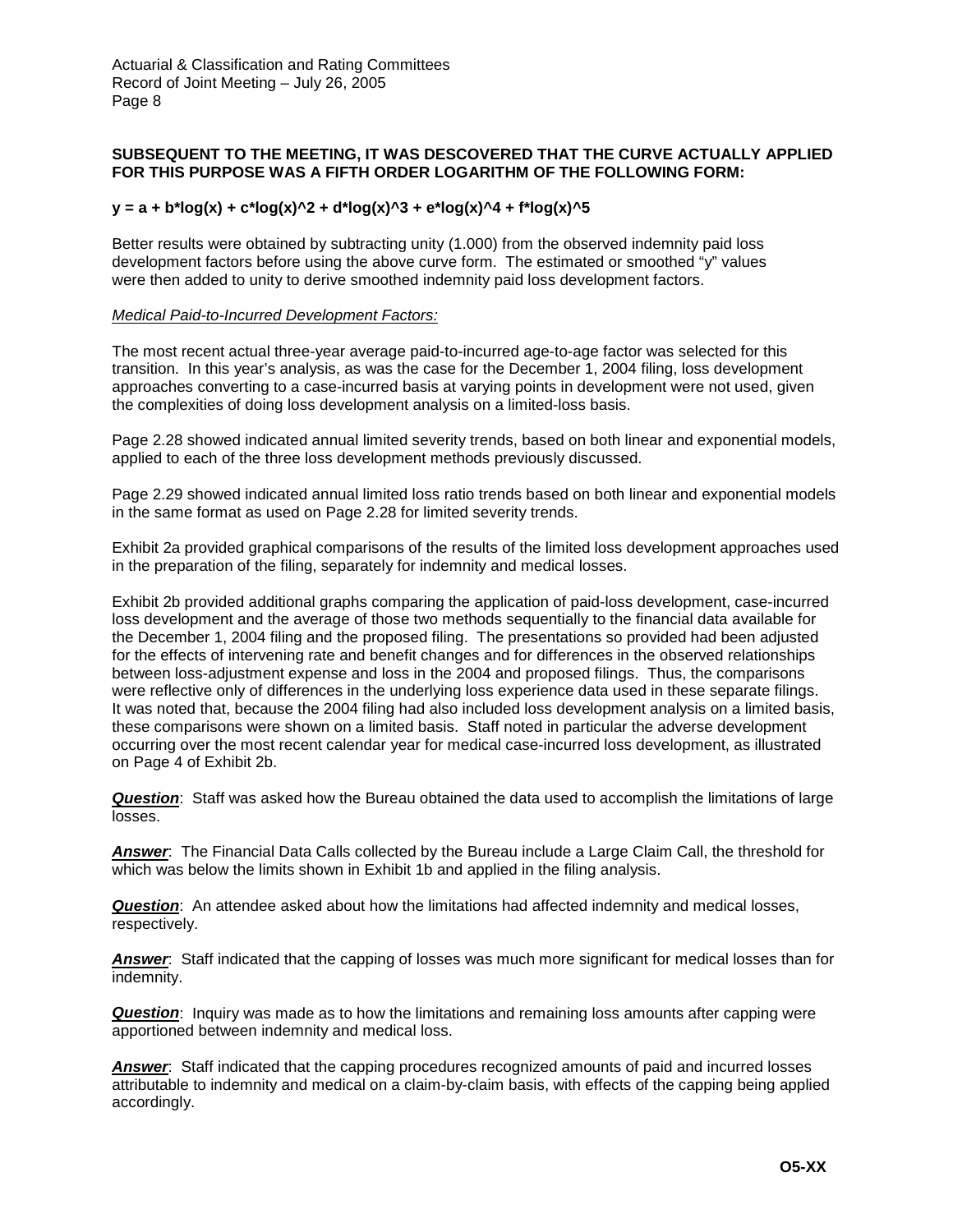Staff reviewed pertinent portions of Exhibit 7 with the participants. Based on available unit statistical data, Exhibit 7 showed claim closure rates, claim frequencies per million dollars of payroll, and ratios of paid losses to case-incurred loss and to estimates of ultimate-incurred loss. Payout ratios were shown on both limited and unlimited bases, with the policy year cells with notable differences attributable to the limiting process highlighted on the limited exhibits. Staff commented that the loss limitation procedures affected medical losses much more often and more profoundly than was the case for indemnity loss.

Staff noted that the financial data valuations at 12-months maturity were not used in producing ultimate estimates for proposed filings in Delaware.

Average claim cost statistics were shown for open indemnity claims, closed indemnity claims and all indemnity claims. These pages exhibited considerable volatility, due in substantial part to the limited amount of experience data available in Delaware.

Staff advised participants that, based on the collective information presented in the exhibits described above, the Bureau had selected ultimate loss estimates based on the average of a case-incurred loss development method and a paid-loss development method applied over as long a development period as possible, converting to a case-incurred approach for the remaining development to ultimate.

**Comment**: One attendee advised that they had been informed by claims professionals working in Delaware and other jurisdictions that workers compensation claims tended to be closed much faster in other states than in Delaware.

**Comment**: Another attendee attributed this observation to a combination of different statutory provisions and the effects of litigation. In discussion it was noted that, while claim petitions were being heard and resolved more quickly than had previously been the case in Delaware, faster decisions did not necessarily result in claims being closed more quickly.

# **Trend**

Exhibits 2 (Limited Loss), 3 (Limited Loss), 5, 6 (Limited Loss) and 23

Staff referred to the cited exhibits as they pertained to the trend provisions included in the proposed filing. Key observations made are summarized below.

Portions of Exhibit 2 pertinent to trend analysis and presented in the discussion of loss development were noted.

Exhibit 3 showed various measures of the goodness-of-fit obtained by applying linear and exponential trend models to varying numbers of policy year limited severity ratio points from the loss development approaches considered in preparing the proposed filing. R-squared statistics were derived for each such trend model application (Page 3.1). Successive pages developed fitted values for linear and exponential models (Pages 3.2 through 3.5), followed by "residuals" (the result of subtracting fitted values from the actual observed values for policy year severity ratios) on Pages 3.6 through 3.9.

Exhibit 6 applied the tested trend methods to project policy year limited severity ratios for which subsequent estimates were available based on the Bureau's loss development analyses. This exercise tested the comparative ability of such methods to predict subsequent severity ratios.

Page 6.1 showed indemnity severity ratios by policy year for each loss development approach.

Page 6.2 showed trended limited indemnity severity ratios using various numbers of policy years applying a linear trend model.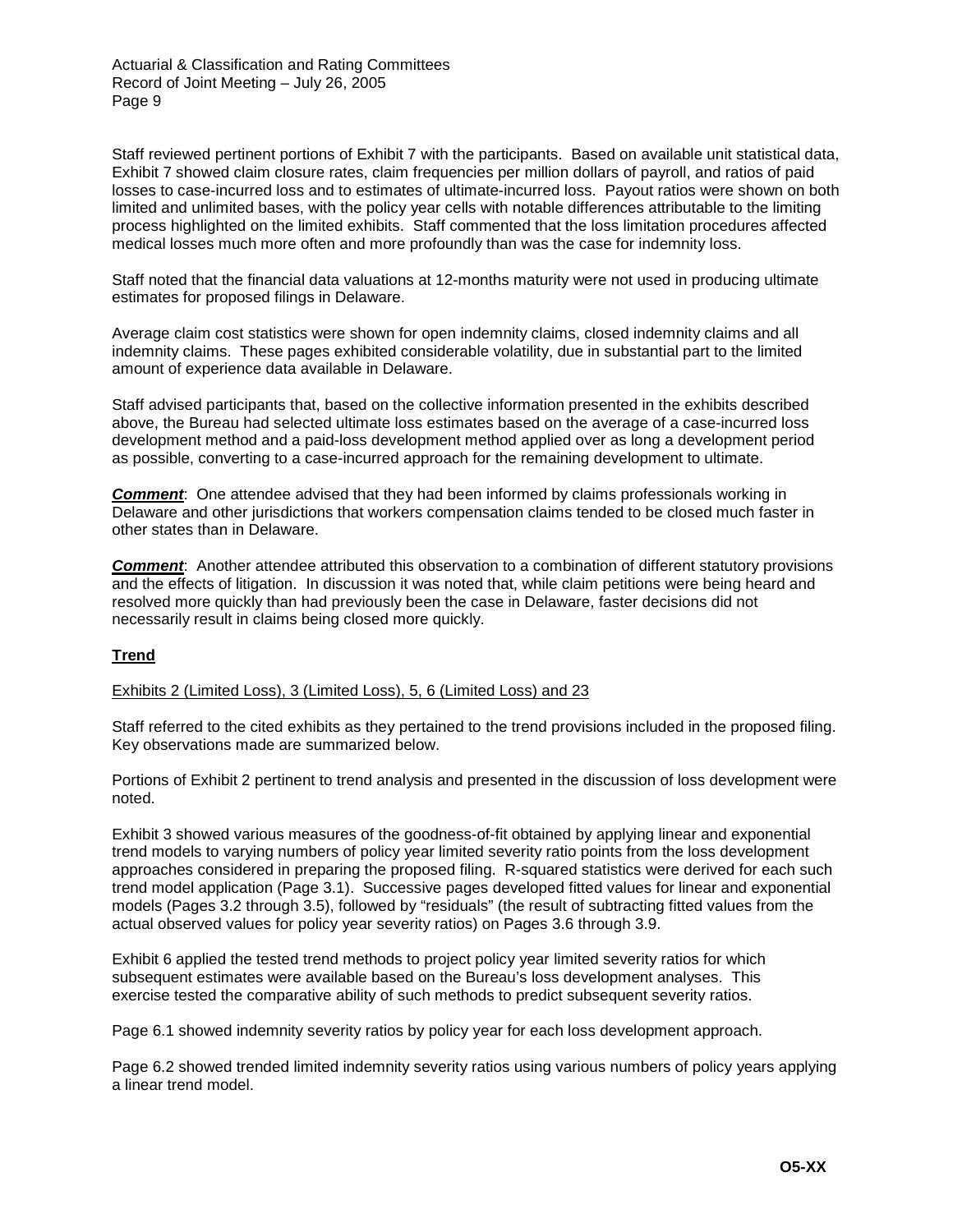Page 6.3 showed differences between linear-trended and actual policy year limited indemnity severity ratios. It was noted that all trend projections save one (five-point trend applied to paid-loss development) were lower than actual results, regardless of trend period or loss development method chosen.

Page 6.4 showed trended limited-indemnity severity ratios using various numbers of policy years applying an exponential trend model.

Page 6.5 showed differences between exponential-trended and actual policy year limited-indemnity severity ratios. The vast majority of differences shown indicated that the exponential trend model understated subsequent actual results, but that differences tended to be smaller than those seen in the linear model.

Pages 6.6 through 6.10 presented results for limited medical severity ratios in the same sequence and format as had been discussed for indemnity losses above. Staff noted that the exponential model came closer to achieving a balance between understatements and overstatements of actual results than did the linear model.

After consideration of the collective information discussed above, staff had selected an annual severity ratio trend of approximately +6.6 percent for use in projecting for indemnity loss ratios and had selected an annual severity ratio trend of approximately +8.2 percent for use in projecting medical loss ratios. Each of these trends was based on results of applying a six-point exponential trend model to severity ratios taken from the average of the paid-loss and case-incurred loss development approaches.

Claim frequency data based on unit statistical plan reports was presented in Exhibit 23. Staff described the exposure base used in this analysis as being on-level expected losses and noted that this measure included wage level changes, exposure growth and shifts in employment between different kinds of businesses. Consistent with the severity trend approach described above, the Bureau had derived a historical indemnity claim frequency trend by application of an exponential trend model through observed indemnity claim frequencies over the six most recent available policy years, resulting in an annual frequency trend of –6.0 percent. The Bureau had then applied the indicated severity and claim frequency trend rates in combination to indemnity and medical loss ratios for each of the most recent four policy years and had selected the average of the resulting trended loss ratios for purposes of the proposed filing.

*Question*: Staff was asked how many large claims had been limited as a result of the processes applied this year.

**Answer**: Staff reported that 170 claims in total had been affected by the limits selected. Forty of those claims were from Policy Years 1984 and prior. For Policy Year 2004 five claims had been limited, for Policy Year 2003 four claims had been limited, and for Policy Years 2002, 2001 and 2000, five, four and seven claims had been limited, respectively. It was noted that, for Policy Years 2000 and 2002, much larger dollar amounts were involved in the limitations than was the case for other recent policy years, even though the number of claims being limited was similar year-to-year.

**Question:** An attendee asked what countrywide experience was with respect to claim frequency.

**Answer:** Frequency was broadly reported and estimated to be improving countrywide, trends also observed in Delaware and Pennsylvania. The Bureau noted that it had obtained information from the Delaware Department of Labor in which 2005 showed significant declines in reported counts from the 2004 level, suggesting that claim frequency would continue to improve for insured data in the near term.

**Comment**: An attendee noted that the fact that claim frequency had been declining was almost, if not in fact, universal across all jurisdictions.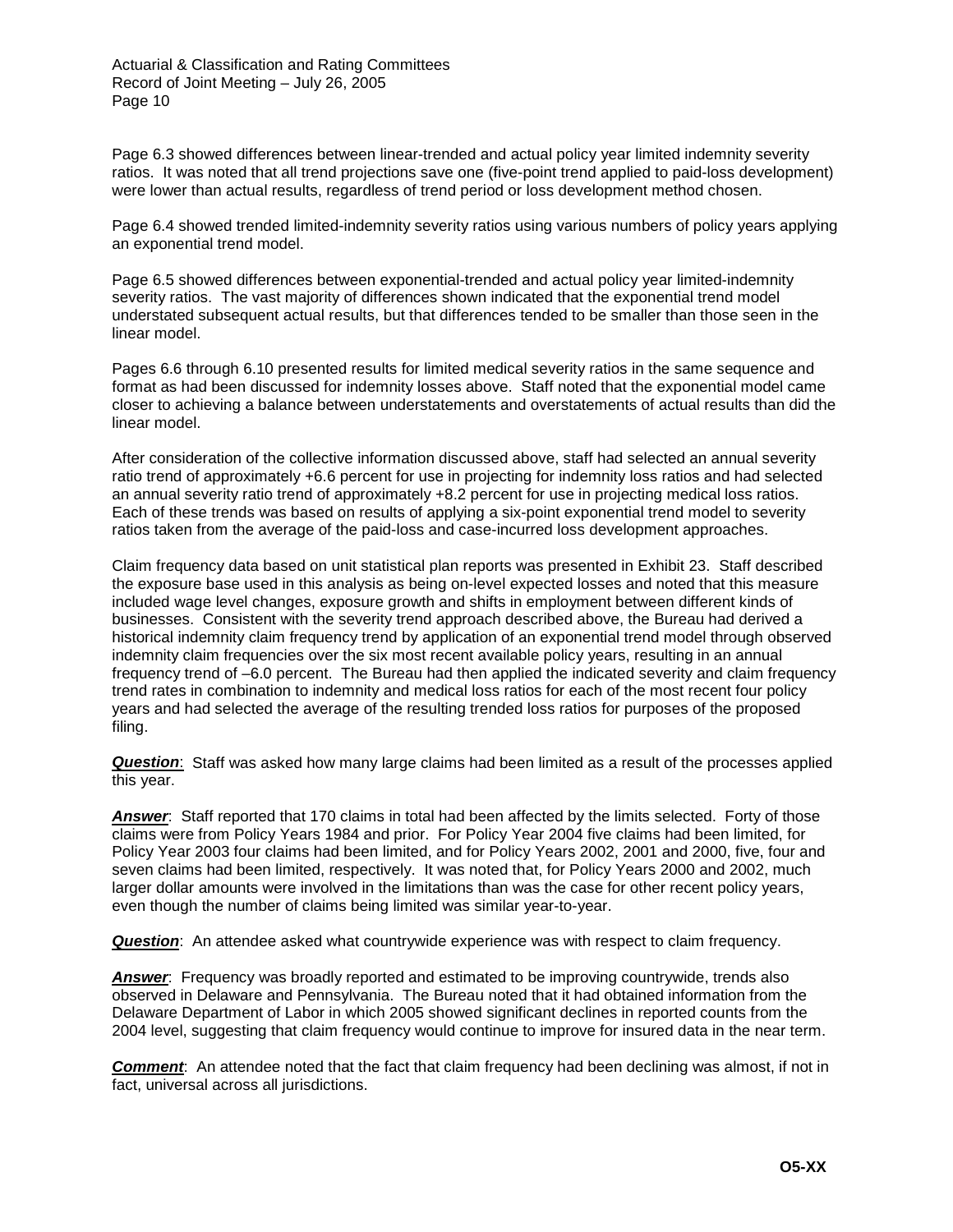*Question*: Staff was asked what the selected trend for claim frequency had been in the previous year's filing.

*Answer*: For the December 1, 2004 filing the selected claim frequency trend had been –7.7 percent per year.

Exhibit 5 presented a time series of limited loss ratios points indexed to Policy Year 1991 based on the selected trends and models described. Fitted points and projected future results were superimposed on Exhibit 5 as dashed lines through and extending beyond the policy year loss ratios from which they had been derived.

*Comment*: It was noted that, while fewer claims were entering the system over time, the cost per claim for claims that were reported was increasing.

**Answer:** Staff concurred, stating that, if claim frequency had not been materially and persistently improving, then system costs and rating values would be substantially higher than was presently the case.

*Comment*: The opinion was expressed that improvement in claim frequency had been more prevalent in the area of relatively small claims and that the observed trends were affected by shifts in employment over time from larger manufacturing risks to smaller service-oriented risks. These phenomena were described as contributing to the increase in Delaware's residual market share, because insurers were less likely to insure smaller employers.

## **Unlimited Loss Exhibits Presented for Purposes of Comparison**

Exhibits 1 (Unlimited Loss), 2 (Unlimited Loss), 2a (Unlimited Loss), 2b (Unlimited Loss), 3 (Unlimited Loss) and 6 (Unlimited Loss)

Staff noted that Table I and selected exhibits pertaining to loss development and trend had been provided to the Committees on an unlimited basis, as well as on a limited basis. This methodology was consistent with the supporting information from prior filings and gave some perspective regarding the effects of the change to a limited basis for the current proposal. Staff indicated that applying the selected loss development and trend approaches but using unlimited losses would have resulted in an overall rate level indication approximately 22 points higher than that presented for discussion.

### **Expenses and Benefit On-Level Factor**

Exhibits 8, 9, 10 and 11

Staff reviewed these exhibits to summarize the measurement and estimation of expense provisions incorporated into the proposed filing.

Exhibit 8 showed historical experience used to measure the following expense components:

- Commission and Brokerage
- Other Acquisition
- General Expense
- Loss Adjustment Expense
- Premium Discount

The first four items noted above were reviewed over the three calendar years, 2001, 2002 and 2003. The three-year average ratio of commission and brokerage expense to standard earned premium at Bureau rate level, including large deductible business on a net basis and excluding expense constant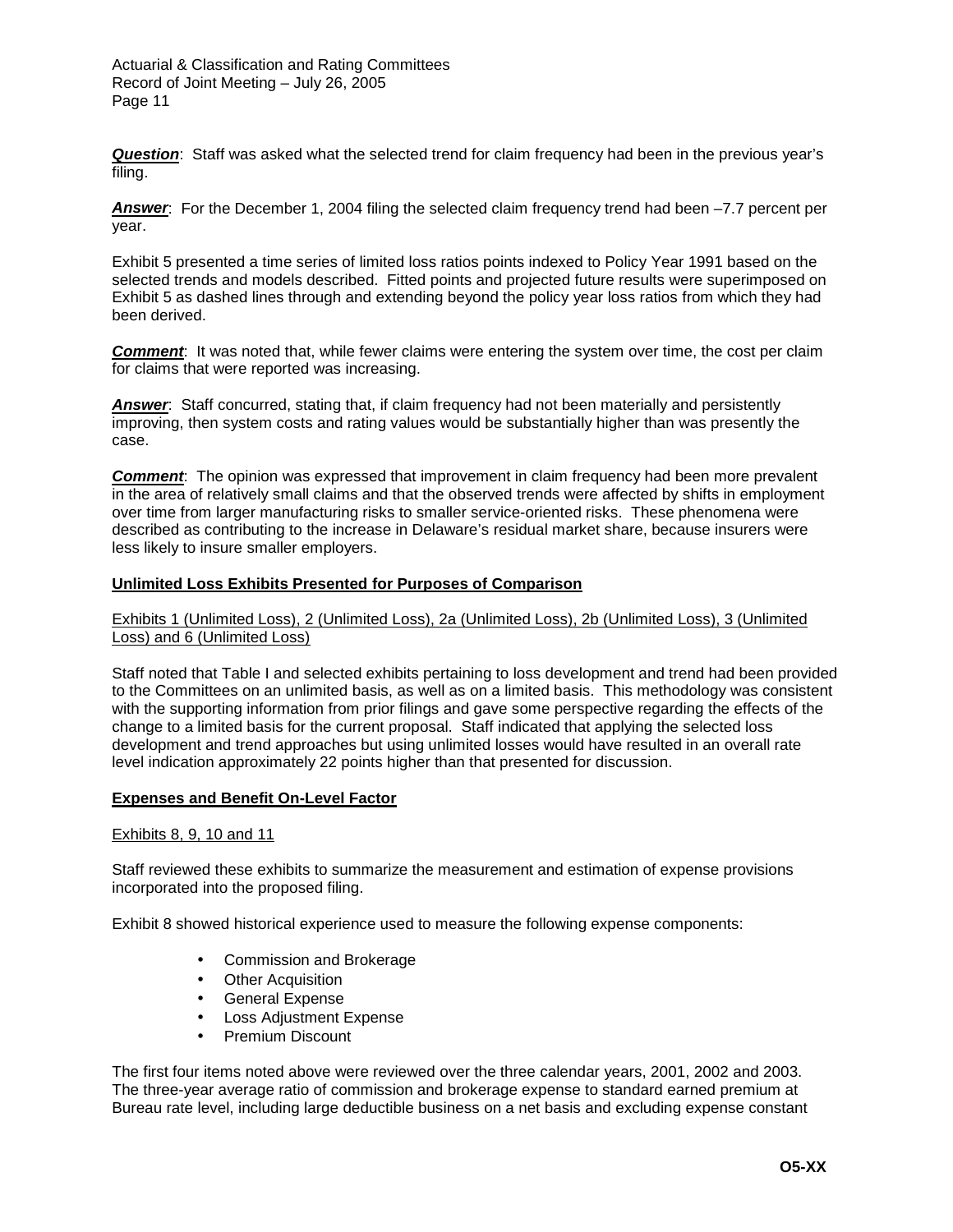income, was used for that expense component of the proposed filing. Other acquisition and general expenses were determined based on the three-year average ratio of those respective expenses to standard earned premium at Bureau rate level, including large deductible business on a gross basis and excluding expense constant income. The relationship between loss-adjustment expense and loss was derived based on the three-year average ratio of loss-adjustment expense to incurred losses, including large deductible on a gross basis. The premium discount provision in the proposed filing was based on size-of-risk distribution for Schedule Y carriers in Manual Year 2002, the most recent available year from unit statistical data.

Exhibit 8 also showed the derivation of the provisions for residual market expense constant income attributed to various expense components. The residual market expense constant proposal of \$250 was based on the currently-approved value of \$240 and recognition of the effects of wage inflation since approval of the current value.

Exhibit 10 derived a provision in the proposed rates and loss costs to offset the impact of expected adjustment in benefit minimums and maximums effective July 1, 2006. As comparable prior effects of revisions in benefit schedules had been removed from the policy year loss ratios derived in loss development analysis and used to select trend provisions for the proposed filing, a separate explicit provision for the prospective change was needed.

Exhibit 9 provided detail of the application of an internal rate-of-return analysis to the proposed filing. Expense provisions for commission and brokerage, other acquisition, general expense, premium and other taxes, premium-based assessments and premium discount were based on Bureau analysis as described above, budgetary provisions or the most recent available assessment levels. Premium collection and loss-payout patterns were also provided from Bureau analysis.

The Bureau inputs were combined with an economic consultant's analysis of the following inputs and parameters to construct a cash flow model appropriate for the business of underwriting workers compensation business in Delaware:

- Pre-Tax Return on Assets
- Investment Income Tax Rate
- Post-Tax Return on Assets
- Reserve-to-Surplus Ratio
- Cost of Capital

The internal rate-of-return model thus constructed was provided in detail within Exhibit 9. Key outputs derived from Exhibit 9 for use in the proposed filing were:

- Permissible loss ratio, including loss-adjustment expense and loss-based assessments – 74.79 percent
- Profit and contingencies **–** minus 3.84 percent

Staff noted that the profit and contingencies provision proposed in the filing was somewhat less negative than the provision in currently-approved rates (minus 5.96 percent) and comparable to the provision included in December 1, 2003 rates (minus 3.57 percent).

Exhibit 11 provided side-by-side comparison of the expense structure underlying current approved residual market rates and proposed rates. Staff observed that overall expense costs reported by its members were nominally higher than those incorporated in the last Delaware filing (27.71 percent, as compared to 27.09 percent last year) and that the two most notable differences, moving in offsetting directions, were the provisions for the Workers Compensation Fund (down from 4.00 percent last year to 2.00 percent) and the profit and contingency provision discussed above.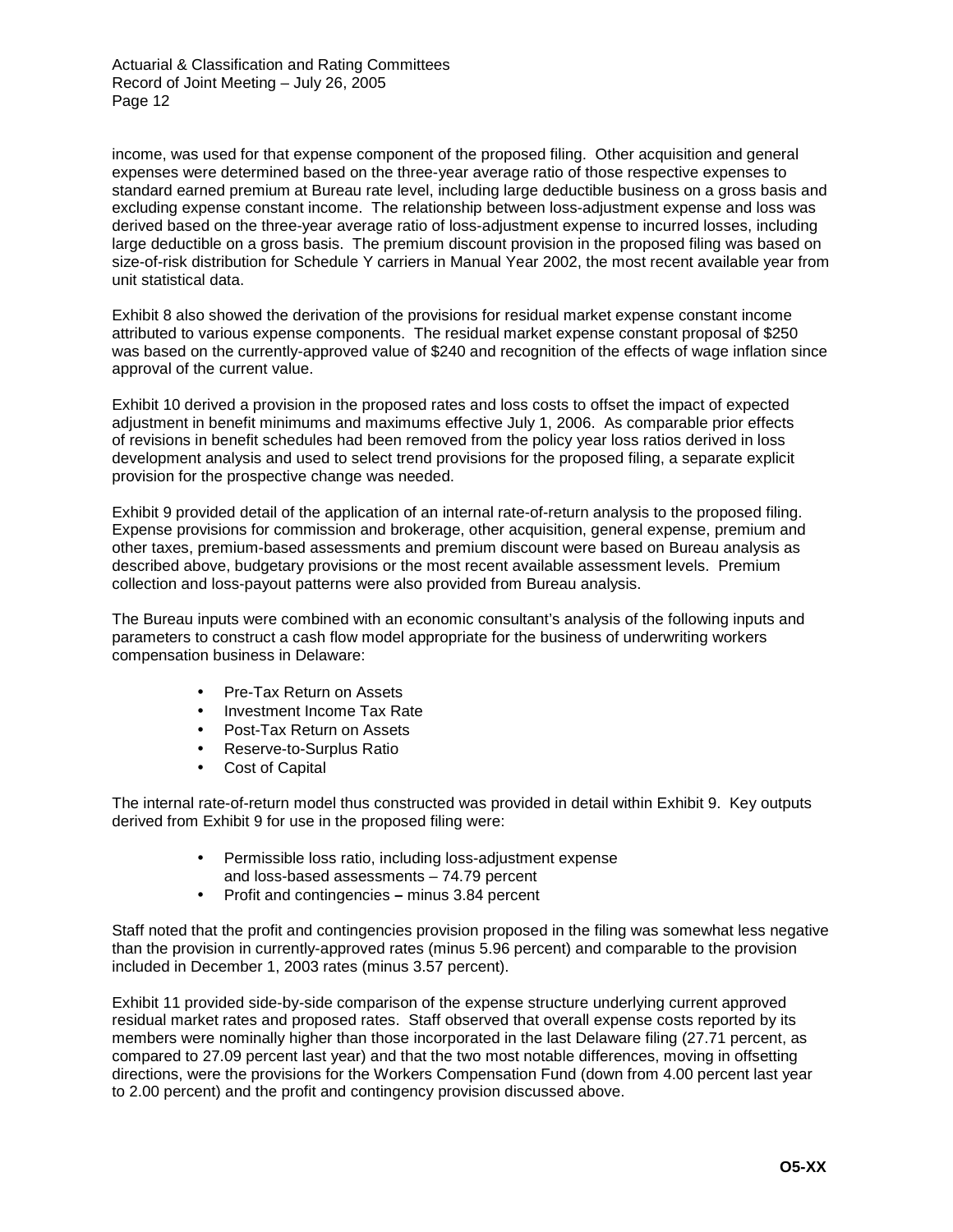# **Delaware Insurance Plan**

# Exhibit 19

Several features of the Delaware Insurance Plan (DIP), the residual market for workers compensation insurance in Delaware, were reviewed based on materials offered in this exhibit. These included the following:

- Comparative loss ratios in the DIP by policy size over a five-year period
- Comparative loss ratios in the DIP by policy year over a five-year period
- Market share in the DIP
- Effects of the approved surcharge program on risks insured in the DIP
- A residual market subsidy multiplier to be included in retrospective rating plan tax multipliers

*Comment*: An attendee stated that many of the risks in the DIP were not inherently "unsafe" risks.

*Answer*: Staff noted that there were many reasons that risks could be placed in the residual market, including poor historical loss experience, non-payment of premium for prior voluntary carriers, activity focused in classifications of business presenting high loss potential or servicing problems, and newness of risks (having no established track record for underwriting purposes). The Bureau noted that it was developing a "depopulation list" that carriers would be able to use to find risks in the DIP meeting their underwriting criteria. That utility was expected to be available by the close of the Third Quarter 2005. The Bureau had also recently published the Carrier Pricing Benchmark application to assist employers and producers in identifying attractively-priced carriers licensed in Delaware.

**Comment**: It was noted that residual market rates were actually lower than those of some carriers.

*Answer*: While some companies did have prices that exceeded the DIP rates, many carriers remained with prices lower than those of the residual market.

*Question*: Staff was asked whether it had considered the idea of applying a uniform surcharge to DIP risks.

*Answer*: Staff described the implementation of the existing surcharge program as an alternative to a uniform program that would apply to all DIP risks regardless of circumstances. The current plan offered relief from surcharges even if an employer remained in the residual market, so long as their experience improved to the extent that their experience modification no longer exceeded unity.

**Comment**: An attendee observed that junior staff within agencies would often handle smaller businesses. Given the premiums and commissions at issue, the speaker opined that it might not be worth the required effort to the agency to move small employers out of the assigned risk pool.

*Comment*: Another attendee stated that, so long as carriers perceived Delaware as having a difficult system in terms of administrative burdens and the ability to manage and predict costs, the residual market share would tend to remain higher than for other states.

# **Experience Rating**

# Exhibits 13, 20 and 21

Staff briefly reviewed 2004 changes to the Experience Rating Plan in Pennsylvania. It was noted that counterpart proposals remained to be tested and revised as appropriate for possible incorporation into future Delaware filings.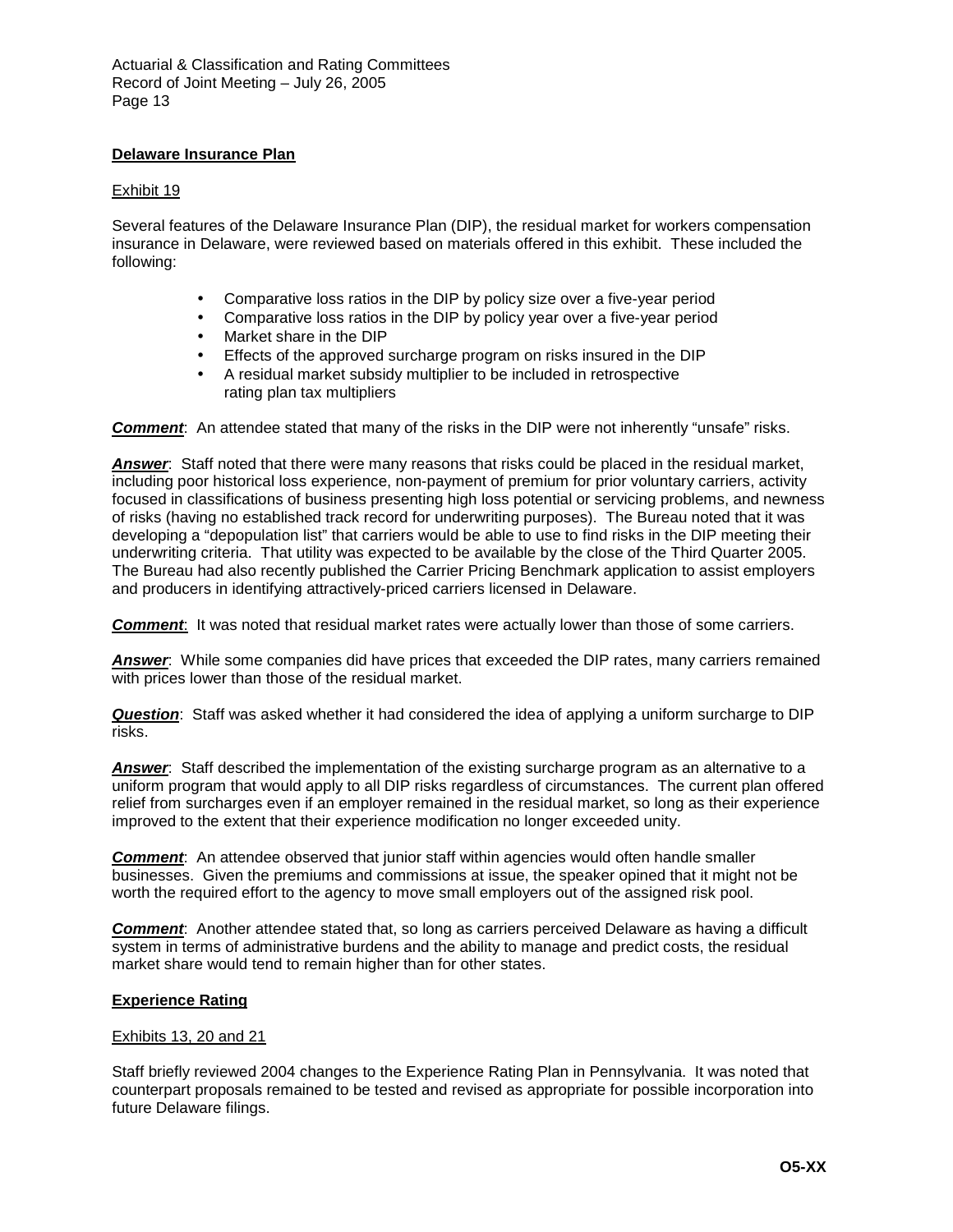The interpretation of Exhibit 13 was described for the participants in the contexts of determining whether credit or debit ratings were appropriate and the extent to which credibility was and should be assigned to individual risk experience.

Exhibit 20 was discussed as the means of deriving anticipated collectible premium ratios for use in Exhibit 12. It was noted that three-year average collectible premium ratios had been used for this purpose. Exhibit 20 also illustrated the computation of expected loss rate factors to adjust proposed residual market rates back to appropriate expected loss factors for use in the Experience Rating Plan and the determination of selected parameters for Experience Rating Plan credibility.

Staff referred briefly to Exhibit 21, which set forth the credibility table proposed for use in the Experience Rating Plan over the proposed rate period.

## **Delaware Construction Classification Premium Adjustment Program**

### Exhibit 14

The history and purpose of this rating program were briefly described using Exhibit 14. Staff reviewed the analytical exhibits reflecting the extent to which employers in the respective-eligible classifications had participated in the program and the magnitude of premium credits granted to such employers. Proposed adjustments in offsets for DCCPAP credits by classification were noted.

The adjustment of the table of qualifying wages for recent wage inflation was reviewed for the participants. Staff noted that the proposed effective date for revisions to the DCCPAP was June 1, 2006.

*Question*: An attendee inquired what the threshold wage was for qualification for credit under the DCCPAP.

*Answer*: Staff pointed out the current and proposed schedule of wages for DCCPAP credits. It was noted that the qualifying wage was, by design, at a point where some employers would be able to qualify but others would not. This was a necessary part of the intended result of reallocating premium payments between high-wage and low-wage employers. It was further noted that the qualifying wages had to be achieved for all workers in a given classification for an employer and that the wage test could not be done for individual employees or for selected groups of employees only.

*Question*: Staff was asked whether the effective date for changes to the Pennsylvania counterpart to the DCCPAP was also being revised.

*Answer*: Staff confirmed that the premium adjustment programs in both states were being managed in an attempt to coordinate the timing of effective dates for changes with revisions to other Manual rules.

### **Workplace Safety Program and Merit Rating**

### Exhibit 29

The background of the Workplace Safety Program was reviewed, noting 1999 changes expanding the eligibility for the program, instituting an overall offset to manual rating values to fund operation of the program and implementation of a Merit Rating Program for small employers.

Page 29.1 showed recent historical experience for participation in the Workplace Safety Program and derived an indicated offset to manual rates based thereon. Page 29.2 showed anticipated distributions of merit-rated risks between credits, no adjustments and debits and combined the indicated offset for net merit rating credits with that for the Workplace Safety Program. The combined indication was for a 2.60 percent adjustment to manual rating values.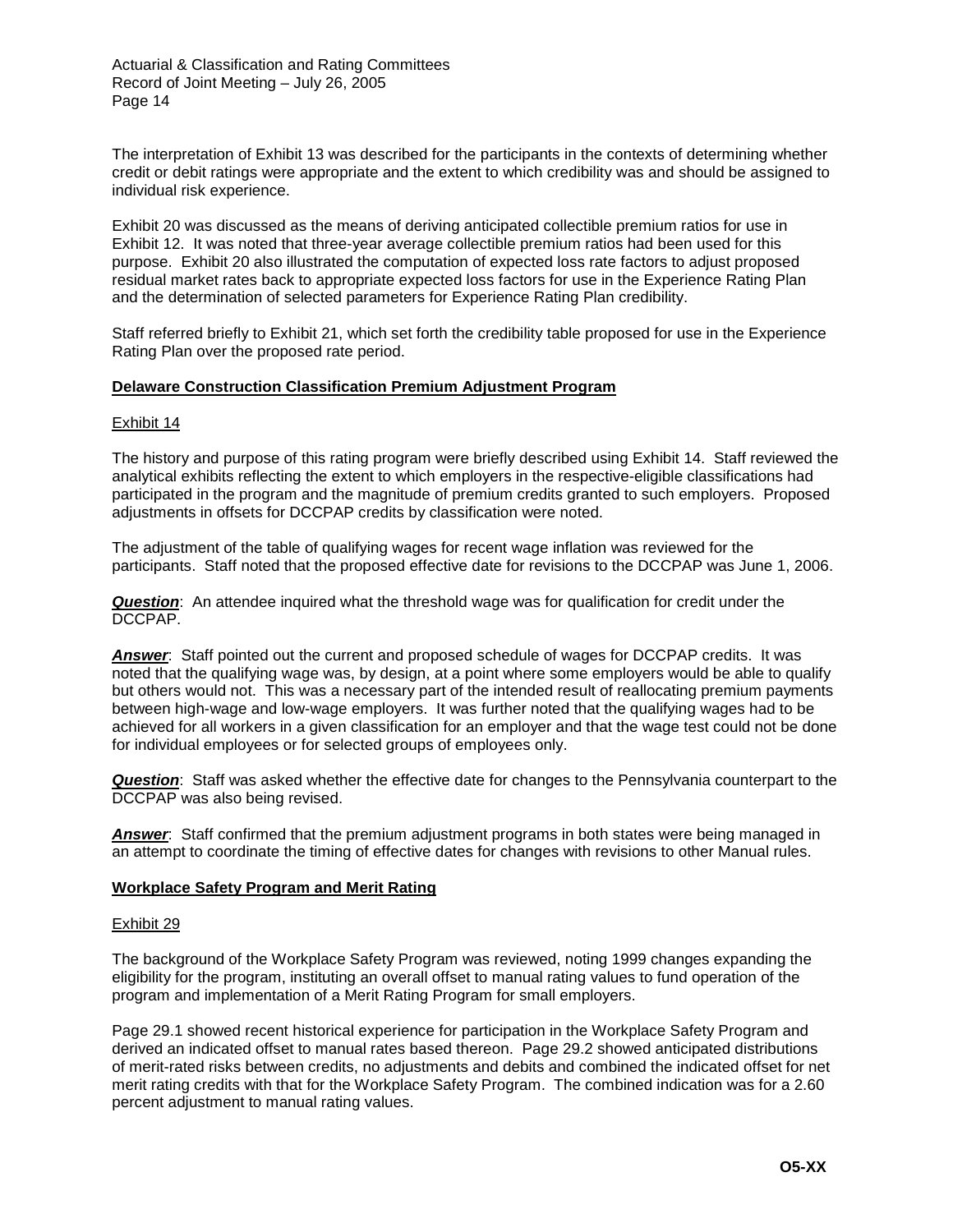*Question*: Staff was asked how the experience of risks participating in the Workplace Safety Program compared with that of other risks.

*Answer*: Staff noted that some comparative data on the point in question was published on the respective Delaware and Pennsylvania websites.

**Comment:** It was observed that, despite the philosophical similarities of the plans, the programs in Delaware and Pennsylvania were very different in several respects. In particular, it was stressed that Delaware used on-site surveys and inspections by outside parties as part of the certification and renewal processes.

## **Rating Values Based on Size-of-Loss Analyses**

## Exhibits 16, 17A, 17B, 17C, 17D, 18 and 32

These exhibits dealt with the following subjects:

- Small Deductible Loss Elimination Ratios and Premium Credits (Exhibit 16)
- Excess Loss Pure Premium Factors (Exhibit 17A)
- Excess Loss Pure Premium Factors Including Allocated Loss Adjustment Expense (Exhibit 17B)
- Excess Loss Premium Factors (Exhibit 17C)
- Excess Loss Premium Factors Including Allocated Loss Adjustment Expense (Exhibit 17D)
- State and Hazard Group Relativities (Exhibit 18)
- NCCI Item Filing R-1388 2004 Update to Retrospective Rating Plan Parameters (Exhibit 32)

Staff outlined the processes and procedures applied in the derivation of the indicated factors, including reference to procedures and parameters provided for the Bureau's use by the NCCI. Within these exhibits, a general outline of approach was provided, and then key differences in the analysis between these exhibits were pointed out to participants. The implications of NCCI's item filing concerning expected loss size ranges were described to attendees.

*Question*: Staff was asked to confirm an attendee's impression that the excess loss factors most recently derived by the Bureau were higher than those currently in effect.

*Answer*: Staff confirmed that these factors were increasing, especially in the higher layers of the published factors.

### **Retrospective Rating**

### Exhibits 24 and 25

Exhibit 24 was described as providing indicated loss development factors proposed to be available for use on an optional basis. Specified factors were shown for no loss limitation and applicable to the expected loss portion of premium. In addition, a general procedure to derive loss development factors appropriate for use with various loss limitations was included in Exhibit 24.

Exhibit 25 presented the derivation of a retrospective rating plan tax multiplier, including the use of the Delaware Insurance Plan subsidy previously noted and shown on Exhibit 19.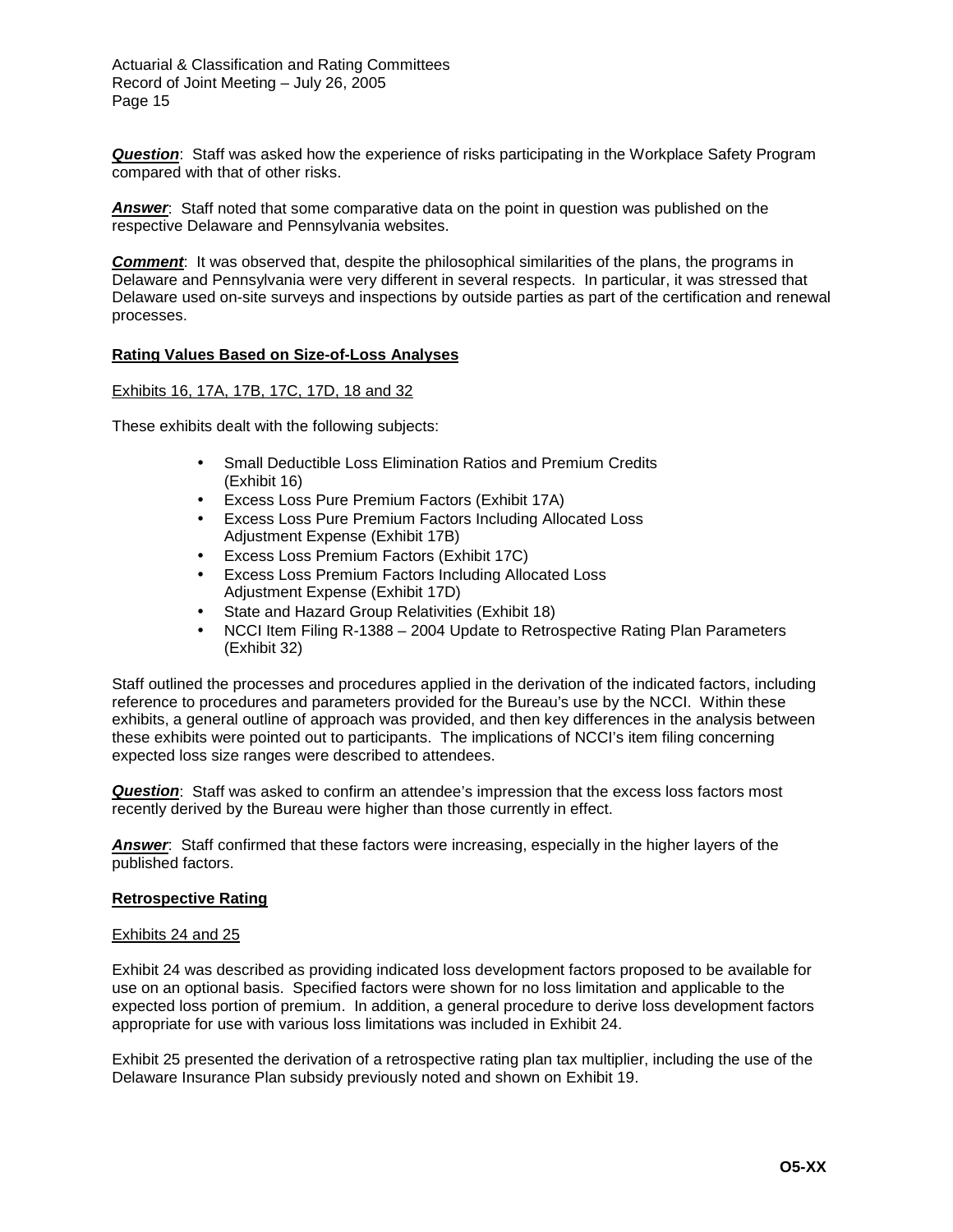# **Classification Relativities**

## Exhibits 15, 22a, 22b, 22c, 26, 27, 28, Class Book, 30, 31a and 31b

Exhibit 15 described the formulae and procedures used for analysis of classification experience in the proposed filing. Staff commented on a secondary capping procedure intended to avoid large fluctuations about the average changes in rating values from year-to-year. This procedure, while applied in the proposed filing, did not result in the capping of any additional classifications.

Exhibits 22a, 22b and 22c each provided unit statistical data by manual year and industry group over the most recent available five years. These tabulations were used in the derivation of certain factors applicable to determining classification-specific rating values. Exhibit 22a showed losses including lossadjustment expenses trended and developed to an ultimate basis, Exhibit 22b showed losses including loss-adjustment expenses developed to an ultimate basis but not trended, and Exhibit 22c showed reported losses without loss-adjustment expenses.

Exhibit 28 provided parameters derived for and applied in the execution of the prescribed procedures for derivation of classification rating values. The Class Book presented detailed five-year histories of experience by classification and showed calculation of indicated rating values based on Delaware experience alone. Staff noted that a separate procedure applied to those Delaware classifications where available experience warranted less than five percent credibility for non-serious losses and that the application of those special procedures was not reflected in the Class Book pages.

Five of the referenced exhibits were noted as providing various summaries of the results of the Bureau's derivation of proposed classification rating values. Exhibit 26 showed current, indicated and proposed residual market rates before DCCPAP and applicable surcharges for the Workplace Safety Program and rating plan. This exhibit also showed percentage changes in proposed rates before the DCCPAP, Workplace Safety Program and Merit Rating Plan surcharges and final proposed residual market rates. All classes were identified by code on Exhibit 26. Exhibit 27 showed proposed residual market rates, voluntary market loss costs and expected loss rates by classification number. Exhibit 30 was a histogram showing the incidence of indicated and proposed changes in residual market rates by percentage range. Exhibits 31a and 31b provided the same data as Exhibit 26 but added brief classification descriptions. Exhibit 31a was shown sorted by classification code number. Exhibit 31b was shown sorted in ascending sequence by proposed percentage change.

*Question*: Staff was asked how non-reviewed classifications could be identified within the agenda materials.

*Answer*: These classifications were designated with an "NR" entry in Exhibits 26, 31a and 31b. Nonreviewed classifications were described as having very small amounts of exposure (generally measured using reported payrolls).

**Question:** The selection procedures applied for temporary staffing classifications were noted, and staff was asked whether the rating values for temporary staffing classifications would always be set equal to those of the associated non-temporary codes?

*Answer*: Retaining separate classifications allows collection of experience data for temporary staffing businesses and could ultimately support differences in rating values for Delaware, as had recently been the case in Pennsylvania.

*Question*: Interest was expressed in how rating values for temporary staffing classifications compared to those of non-temporary counterparts in Pennsylvania?